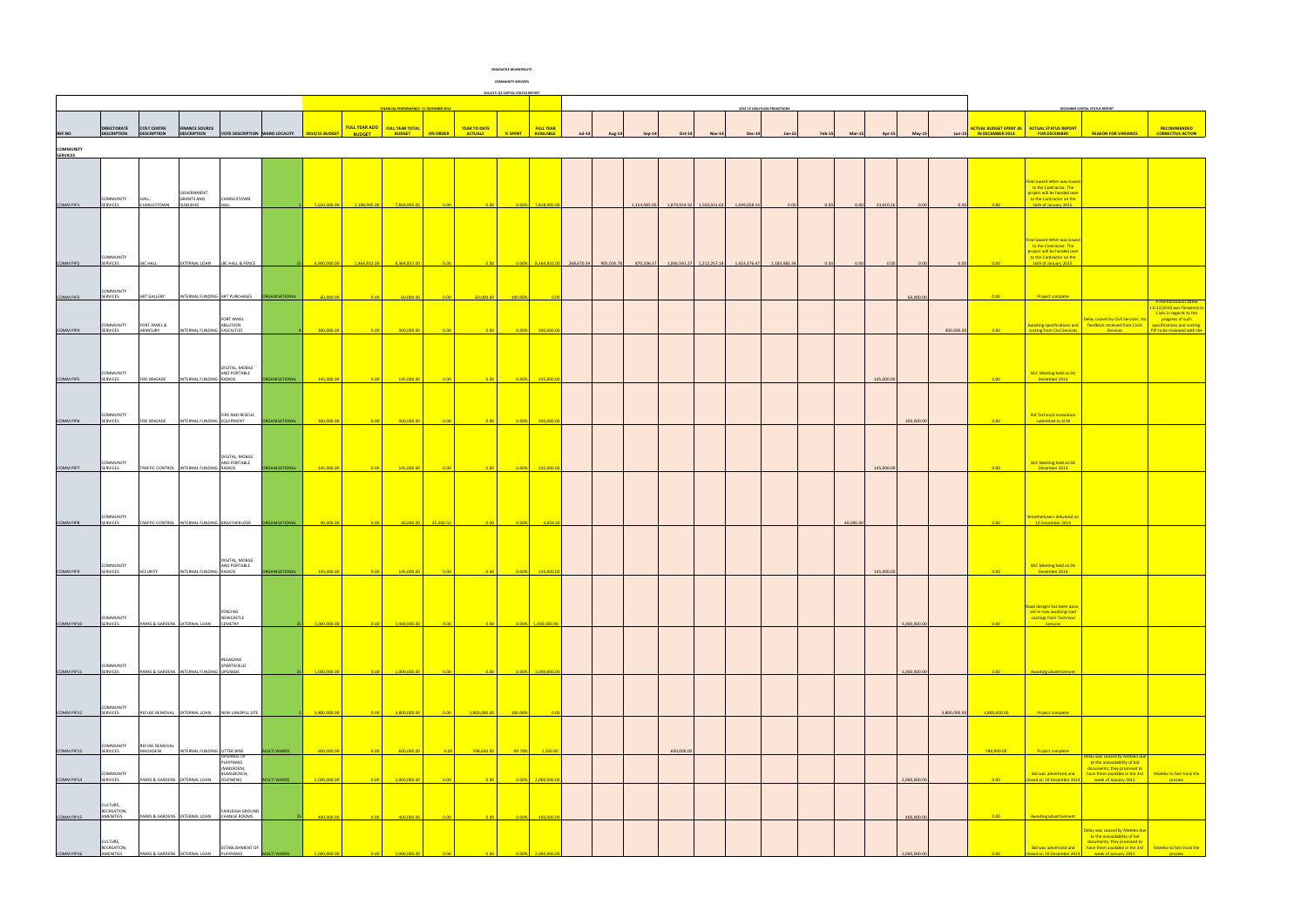|                             | CULTURE,                             |                                            |                                 |                                                                   |              |                                                                  |                   |                                                                                  |            |                                                                         |  |  |           |            |            |           |            |              |                                                                    | Evaluation report was done,                                                                                             |                             |
|-----------------------------|--------------------------------------|--------------------------------------------|---------------------------------|-------------------------------------------------------------------|--------------|------------------------------------------------------------------|-------------------|----------------------------------------------------------------------------------|------------|-------------------------------------------------------------------------|--|--|-----------|------------|------------|-----------|------------|--------------|--------------------------------------------------------------------|-------------------------------------------------------------------------------------------------------------------------|-----------------------------|
| COMM PIP17                  | RECREATION,<br>AMENITIES             |                                            |                                 | PARKS & GARDENS INTERNAL FUNDING LOCKERS FOR STAFF ORGANISATIONAL | 120,000.00   | $\begin{array}{ c c c }\n\hline\n0.00 & \\\hline\n\end{array}$   | 120,000.00        | 0.00                                                                             |            | $\begin{array}{ c c c c }\n\hline\n0.00\% & 120,000.00\n\end{array}$    |  |  |           | 120,000.00 |            |           |            |              | 0.00                                                               | awaiting appointment of the<br>service provider                                                                         |                             |
|                             | CULTURE,                             |                                            |                                 |                                                                   |              |                                                                  |                   |                                                                                  |            |                                                                         |  |  |           |            |            |           |            |              |                                                                    | Evaluation report was done,                                                                                             |                             |
| COMM PIP18                  | RECREATION,<br>AMENITIES             | PARKS & GARDENS EXTERNAL LOAN PIPING       |                                 | FERRUM POOL                                                       | 1,000,000.00 |                                                                  | 1,000,000.00      | $\overline{0.00}$<br>0.00                                                        |            | $0.00\%$ 1,000,000.00                                                   |  |  |           |            |            |           |            | 1,000,000.00 | $-0.00$                                                            | awaiting appointment of the<br>service provider                                                                         |                             |
|                             |                                      |                                            |                                 |                                                                   |              |                                                                  |                   |                                                                                  |            |                                                                         |  |  |           |            |            |           |            |              |                                                                    |                                                                                                                         |                             |
|                             |                                      |                                            |                                 |                                                                   |              |                                                                  |                   |                                                                                  |            |                                                                         |  |  |           |            |            |           |            |              |                                                                    |                                                                                                                         |                             |
|                             |                                      |                                            |                                 |                                                                   |              |                                                                  |                   |                                                                                  |            |                                                                         |  |  |           |            |            |           |            |              |                                                                    |                                                                                                                         |                             |
|                             | CULTURE,                             |                                            |                                 |                                                                   |              |                                                                  |                   |                                                                                  |            |                                                                         |  |  |           |            |            |           |            |              |                                                                    | Phase 1, 100% complete. For                                                                                             |                             |
| COMM PIP19                  | RECREATION,<br>AMENITIES             | PARKS & GARDENS EXTERNAL LOAN FENCING      |                                 | 42 CEMETRY                                                        | 2,500,000.00 | $\begin{array}{ c c c }\n\hline\n0.00 & \\\hline\n\end{array}$   | 2,500,000.00      |                                                                                  |            |                                                                         |  |  |           |            |            |           |            | 2,500,000.00 | 0.00                                                               | half of the cemetery that Project exceeded budg<br>was budgeted for this year                                           | amount                      |
|                             |                                      |                                            |                                 |                                                                   |              |                                                                  |                   |                                                                                  |            |                                                                         |  |  |           |            |            |           |            |              |                                                                    |                                                                                                                         |                             |
|                             |                                      |                                            |                                 |                                                                   |              |                                                                  |                   |                                                                                  |            |                                                                         |  |  |           |            |            |           |            |              |                                                                    |                                                                                                                         |                             |
|                             | CULTURE,<br>RECREATION,              |                                            |                                 | FENCING:<br>CHARLESTOWN                                           |              |                                                                  |                   |                                                                                  |            |                                                                         |  |  |           |            |            |           |            |              |                                                                    |                                                                                                                         |                             |
| COMM PIP20                  | AMENITIES                            |                                            | PARKS & GARDENS EXTERNAL LOAN   | CEMETERY (ZONE 1)                                                 | 2,200,000.00 | $\begin{array}{ c c c c c }\n\hline\n0.00 & \hline\n\end{array}$ | 2,200,000.00      | 1,927,695.00                                                                     |            | 87.62% 272,305.00                                                       |  |  |           |            |            |           |            | 2,200,000.00 | $\begin{array}{ c c c }\n\hline\n\text{0.00}\n\hline\n\end{array}$ | Phase 2, 100% complete Active bid was used                                                                              |                             |
|                             |                                      |                                            |                                 |                                                                   |              |                                                                  |                   |                                                                                  |            |                                                                         |  |  |           |            |            |           |            |              |                                                                    |                                                                                                                         |                             |
|                             |                                      |                                            |                                 | FENCING:<br>ROOIPOINT                                             |              |                                                                  |                   |                                                                                  |            |                                                                         |  |  |           |            |            |           |            |              |                                                                    |                                                                                                                         |                             |
| COMM PIP21                  | CULTURE,<br>RECREATION,<br>AMENITIES | PARKS & GARDENS EXTERNAL LOAN              |                                 | CEMETERY<br>(EXISTING AND<br>NEW)                                 | 2,400,000.00 |                                                                  | 0.00 2,400,000.00 | 2,098,095.00<br>$\begin{array}{ c c c c c }\n\hline\n0.00 & \hline\n\end{array}$ |            | 87.42% 301,905.00                                                       |  |  |           |            |            |           |            | 2,400,000.00 | 0.00                                                               | 100% complete                                                                                                           | Active bid was use          |
|                             |                                      |                                            |                                 |                                                                   |              |                                                                  |                   |                                                                                  |            |                                                                         |  |  |           |            |            |           |            |              |                                                                    |                                                                                                                         |                             |
|                             |                                      |                                            |                                 |                                                                   |              |                                                                  |                   |                                                                                  |            |                                                                         |  |  |           |            |            |           |            |              |                                                                    |                                                                                                                         |                             |
|                             |                                      |                                            |                                 |                                                                   |              |                                                                  |                   |                                                                                  |            |                                                                         |  |  |           |            |            |           |            |              |                                                                    |                                                                                                                         |                             |
| COMM PIP22 (RO-1) SERVICES  | COMMUNITY                            |                                            |                                 | TRAFFIC CONTROL EXTERNAL LOANS 15 SEATER MINIBUS ORGANISATIONAL   | 0.00         | 600,000.00                                                       | 600,000.00        |                                                                                  |            | $\begin{array}{ c c c c c }\n \hline\n 0.00\% & 600,000.0\n\end{array}$ |  |  |           |            |            |           | 600,000.00 |              | $0.00 -$                                                           | Bid Closed on 05 December<br>2014                                                                                       |                             |
|                             |                                      |                                            |                                 |                                                                   |              |                                                                  |                   |                                                                                  |            |                                                                         |  |  |           |            |            |           |            |              |                                                                    |                                                                                                                         |                             |
|                             |                                      |                                            |                                 |                                                                   |              |                                                                  |                   |                                                                                  |            |                                                                         |  |  |           |            |            |           |            |              |                                                                    | Bid re-advertised during<br>December 2014.                                                                              |                             |
|                             | CULTURE,<br>RECREATION,              | <b>LIBRARY SCOTT</b>                       | GOVERNMENT<br><b>GRANTS AND</b> | AIR CONDITIONING                                                  |              |                                                                  |                   |                                                                                  |            |                                                                         |  |  |           |            |            |           |            |              |                                                                    | <b>Compulsory briefing session</b><br>held on 18 December 2014.<br>Bid to close on 21 January BAC resolved that the bid |                             |
| COMM PIP23 (RO-2) AMENITIES |                                      | <b>STREET</b>                              | <b>SUBSIDIES</b>                | <b>UNITS: LIBRARIES</b>                                           | 0.00         | 499,200.00                                                       | 499,200.00        | 0.00<br>0.00                                                                     | 0.00%      | 499,200.0                                                               |  |  |           |            | 499,200.00 |           |            |              | $0.00 -$                                                           | 2015.                                                                                                                   | <b>Example 1</b> advertised |
|                             |                                      |                                            |                                 |                                                                   |              |                                                                  |                   |                                                                                  |            |                                                                         |  |  |           |            |            |           |            |              |                                                                    |                                                                                                                         |                             |
|                             |                                      |                                            |                                 |                                                                   |              |                                                                  |                   |                                                                                  |            |                                                                         |  |  |           |            |            |           |            |              |                                                                    | Project completed<br>(additional work to be                                                                             |                             |
| COMM PIP25 (RO-4) SERVICES  | COMMUNITY                            | HEALTH SERVICES RESERVE                    |                                 | ASSET FINANCING Establishment of a<br>pound                       | 0.00         | 106,960.14                                                       | 106,960.14        | 106,597.87                                                                       | $-44.06\%$ | 362.27                                                                  |  |  | 96,264.00 |            |            | 10,696.00 |            |              | 0.00                                                               | carried out funds to be<br>allocated in the adjustment<br><b>Example 10</b> budget)                                     |                             |
|                             |                                      |                                            |                                 |                                                                   |              |                                                                  |                   |                                                                                  |            |                                                                         |  |  |           |            |            |           |            |              |                                                                    |                                                                                                                         |                             |
|                             |                                      |                                            |                                 |                                                                   |              |                                                                  |                   |                                                                                  |            |                                                                         |  |  |           |            |            |           |            |              |                                                                    |                                                                                                                         |                             |
|                             |                                      |                                            |                                 |                                                                   |              |                                                                  |                   |                                                                                  |            |                                                                         |  |  |           |            |            |           |            |              |                                                                    | Technical Services submitted                                                                                            |                             |
| COMM PIP 26 (RO-5) SERVICES | COMMUNITY                            |                                            |                                 | Extension of<br>EXTERNAL LOANS Madadeni Offices                   | 0.00         | 400,000.00                                                       | 400,000.00        | 0.00<br>0.00                                                                     | $ 0.00\% $ | 400,000.00                                                              |  |  |           |            |            |           |            | 400,000.00   | 0.00                                                               | specs to SCM for bid to be<br>advertised                                                                                |                             |
|                             |                                      |                                            |                                 |                                                                   |              |                                                                  |                   |                                                                                  |            |                                                                         |  |  |           |            |            |           |            |              |                                                                    |                                                                                                                         |                             |
|                             |                                      |                                            |                                 |                                                                   |              |                                                                  |                   |                                                                                  |            |                                                                         |  |  |           |            |            |           |            |              |                                                                    |                                                                                                                         |                             |
|                             | CULTURE,<br>RECREATION,              | LIBRARY SCOTT                              | GOVERNMENT<br><b>GRANTS AND</b> | FENCING<br>LENNOXTON                                              |              |                                                                  |                   |                                                                                  |            |                                                                         |  |  |           |            |            |           |            |              |                                                                    | SCM to advertise bid. Still in<br>process of obtaining required<br>signature. SCM closed                                |                             |
| COMM PIP27 (RO-6) AMENITIES |                                      | <b>STREET</b>                              | <b>SUBSIDIES</b>                | LIBRARY                                                           | 0.00         | 200,000.00                                                       | 200,000.00        | 0.00<br>0.00                                                                     | 0.00%      | 200,000.0                                                               |  |  |           |            |            |           |            | 200,000.00   | 0.00                                                               | during December.                                                                                                        |                             |
|                             |                                      |                                            |                                 |                                                                   |              |                                                                  |                   |                                                                                  |            |                                                                         |  |  |           |            |            |           |            |              |                                                                    |                                                                                                                         |                             |
|                             |                                      |                                            |                                 |                                                                   |              |                                                                  |                   |                                                                                  |            |                                                                         |  |  |           |            |            |           |            |              |                                                                    | SCM to advertise bid. Still in                                                                                          |                             |
| COMM PIP28 (RO-7) AMENITIES | CULTURE,<br>RECREATION,              | LENNOXTON<br>LIBRARY                       | EXTERNAL LOANS LIBRARY          | FENCING:<br>LENNOXTON                                             | 0.00         | 170,000.00                                                       | 170,000.00        | 0.00<br>0.00                                                                     | 0.00%      | 170,000.0                                                               |  |  |           |            |            |           |            | 170,000.00   | 0.00                                                               | process of obtaining require<br>signature. SCM closed<br>during December.                                               |                             |
|                             |                                      |                                            |                                 |                                                                   |              |                                                                  |                   |                                                                                  |            |                                                                         |  |  |           |            |            |           |            |              |                                                                    |                                                                                                                         |                             |
|                             |                                      |                                            |                                 |                                                                   |              |                                                                  |                   |                                                                                  |            |                                                                         |  |  |           |            |            |           |            |              |                                                                    |                                                                                                                         |                             |
|                             | CULTURE,                             |                                            |                                 |                                                                   |              |                                                                  |                   |                                                                                  |            |                                                                         |  |  |           |            |            |           |            |              |                                                                    |                                                                                                                         |                             |
| COMM PIP29 (RO-8) AMENITIES | RECREATION,                          | PARKS & GARDENS EXTERNAL LOANS SPORTSFIELD |                                 | INGAGANE                                                          | 0.00         | 100,000.00                                                       | 100,000.00        | 0.00<br>0.00                                                                     | 0.00%      | 100,000.0                                                               |  |  |           |            |            |           |            | 100,000.00   | 0.00                                                               | Awaiting advertisement                                                                                                  |                             |
|                             |                                      |                                            |                                 |                                                                   |              |                                                                  |                   |                                                                                  |            |                                                                         |  |  |           |            |            |           |            |              |                                                                    |                                                                                                                         |                             |
|                             |                                      |                                            |                                 |                                                                   |              |                                                                  |                   |                                                                                  |            |                                                                         |  |  |           |            |            |           |            |              |                                                                    |                                                                                                                         |                             |
|                             | COMMUNITY                            |                                            |                                 | INTERNAL ACCESS<br>CONTROL<br>MANAGEMENT                          |              |                                                                  |                   |                                                                                  |            |                                                                         |  |  |           |            |            |           |            |              |                                                                    | Bid closed on 05 December                                                                                               |                             |
| COMM PIP 30 (RO-9) SERVICES |                                      | TRAFFIC CONTROL                            | <b>EXTERNAL LOANS</b>           | <b>SYSTEM</b>                                                     |              | 679.232.                                                         | 679.232           |                                                                                  |            |                                                                         |  |  |           |            |            |           |            | 679,232.00   | 0.00                                                               | 2014                                                                                                                    |                             |

|      | Evaluation report was done,                                                           |                                                                 |                                                                |
|------|---------------------------------------------------------------------------------------|-----------------------------------------------------------------|----------------------------------------------------------------|
| 0.00 | awaiting appointment of the<br>service provider                                       |                                                                 |                                                                |
|      |                                                                                       |                                                                 |                                                                |
| 0.00 | <b>Evaluation report was done,</b><br>awaiting appointment of the<br>service provider |                                                                 |                                                                |
|      |                                                                                       |                                                                 |                                                                |
|      |                                                                                       |                                                                 |                                                                |
|      |                                                                                       |                                                                 |                                                                |
|      |                                                                                       |                                                                 |                                                                |
|      |                                                                                       |                                                                 |                                                                |
|      | Phase 1, 100% complete. For<br>half of the cemetery that                              | <b>Project exceeded budgeted</b>                                | <b>Request for additional</b>                                  |
| 0.00 | was budgeted for this year                                                            | amount                                                          | funding                                                        |
|      |                                                                                       |                                                                 |                                                                |
|      |                                                                                       |                                                                 |                                                                |
|      |                                                                                       |                                                                 |                                                                |
| 0.00 | Phase 2, 100% complete                                                                | <b>Active bid was used</b>                                      |                                                                |
|      |                                                                                       |                                                                 |                                                                |
|      |                                                                                       |                                                                 |                                                                |
|      |                                                                                       |                                                                 |                                                                |
| 0.00 | 100% complete                                                                         | <b>Active bid was used</b>                                      |                                                                |
|      |                                                                                       |                                                                 |                                                                |
|      |                                                                                       |                                                                 |                                                                |
|      |                                                                                       |                                                                 |                                                                |
|      |                                                                                       |                                                                 |                                                                |
| 0.00 | <b>Bid Closed on 05 December</b>                                                      |                                                                 |                                                                |
|      |                                                                                       |                                                                 |                                                                |
|      | <b>Bid re-advertised during</b>                                                       |                                                                 |                                                                |
|      | December 2014.<br><b>Compulsory briefing session</b>                                  |                                                                 |                                                                |
|      | held on 18 December 2014.<br>Bid to close on 21 January                               | BAC resolved that the bid to be re- PIP to be reviewed with the |                                                                |
|      |                                                                                       |                                                                 |                                                                |
| 0.00 | 2015.                                                                                 | advertised                                                      | adjustments budget process                                     |
|      |                                                                                       |                                                                 |                                                                |
|      | <b>Project completed</b>                                                              |                                                                 |                                                                |
|      | (additional work to be<br>carried out funds to be                                     |                                                                 |                                                                |
| 0.00 | allocated in the adjustment<br>budget)                                                |                                                                 |                                                                |
|      |                                                                                       |                                                                 |                                                                |
|      |                                                                                       |                                                                 |                                                                |
|      |                                                                                       |                                                                 |                                                                |
|      | <b>Technical Services submitted</b><br>specs to SCM for bid to be                     |                                                                 |                                                                |
| 0.00 | advertised                                                                            |                                                                 |                                                                |
|      |                                                                                       |                                                                 |                                                                |
|      |                                                                                       |                                                                 |                                                                |
|      | SCM to advertise bid. Still in<br>process of obtaining required                       |                                                                 | <b>SCM</b> to advertised bid as<br>soon as possible. PIP to be |
| 0.00 | signature. SCM closed<br>during December.                                             |                                                                 | reviewed with the<br>adjustments budget process.               |
|      |                                                                                       |                                                                 |                                                                |
|      |                                                                                       |                                                                 |                                                                |
|      | SCM to advertise bid. Still in                                                        |                                                                 | <b>SCM</b> to advertised bid as                                |
|      | process of obtaining required<br>signature. SCM closed                                |                                                                 | soon as possible. PIP to be<br>reviewed with the               |
| 0.00 | during December.                                                                      |                                                                 | adjustments budget process                                     |
|      |                                                                                       |                                                                 |                                                                |
|      |                                                                                       |                                                                 |                                                                |
|      |                                                                                       |                                                                 |                                                                |
| 0.00 | <b>Awaiting advertisement</b>                                                         |                                                                 |                                                                |
|      |                                                                                       |                                                                 |                                                                |
|      |                                                                                       |                                                                 |                                                                |
|      |                                                                                       |                                                                 |                                                                |
| 0.00 | <b>Bid closed on 05 December</b><br>2014                                              |                                                                 |                                                                |